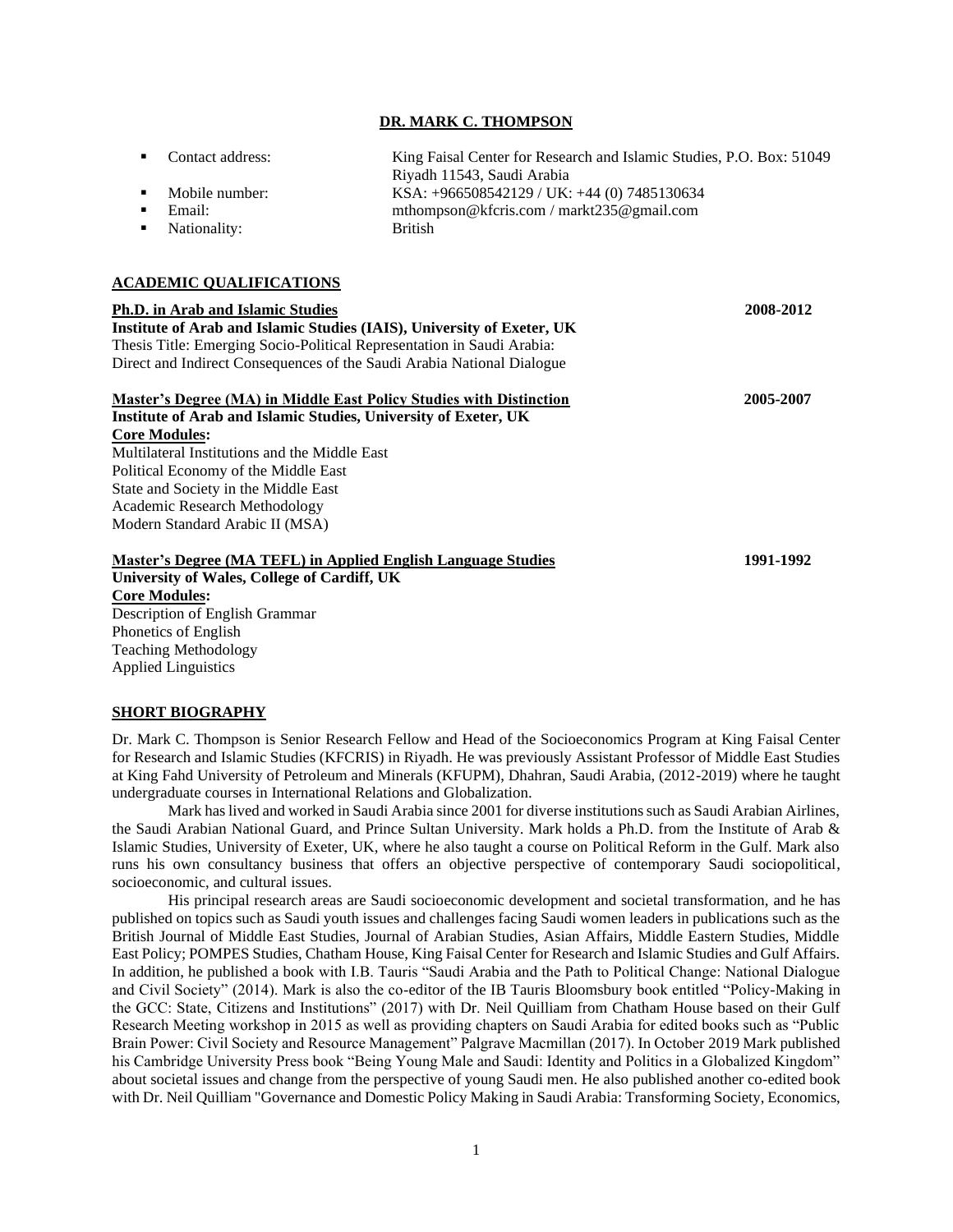Politics and Culture" (IB Tauris Bloomsbury 2022). Additionally, Mark collaborates with diverse Saudi institutions and makes numerous presentations at international conferences, workshops, and seminars every year.

# **PUBLICATIONS**

**Book Chapter: "**Societal perceptions of the Saudi government's response to the coronavirus pandemic", in Brunn, and Gilbreath (eds.), *COVID-19 and a World of Ad Hoc Geographies*, Springer, May 2022.

**Book:** *Governance and Domestic Policy Making in Saudi Arabia: Transforming Society, Economics, Politics and Culture,* edited by Mark C. Thompson and Neil Quilliam, I.B. Tauris Bloomsbury, London, UK, April 2022.

**Journal Article**: "The Impact of Vision 2030 on Saudi Youth Mindsets", *Asian Affairs,* 12 November 2021, available at: https://www.tandfonline.com/doi/full/10.1080/03068374.2021.1992202

**KFCRIS Dirasat:** ""Good Jobs and Bad Jobs": Employment Attitudes, Perceptions, and Priorities in Saudi Arabia" with Dr Hanaa Almoaibed, *King Faisal Center for Research & Islamic Studies,* November 2020, available at: https://kfcris.com/en/view/post/350

**Article:** "Saudi Youth Concerns Post-Covid-19", *Middle East Institute*, *National University of Singapore*, Insight 259, May 2021, available at: https://mei.nus.edu.sg/publication/insight-259-saudi-youth-concerns-post-covid-19/

**Book Review:** "Tweeted Heresies: Saudi Islam in Transformation", *Asian Affairs*, Volume 52, Issue 1, Taylor & Francis, Routledge, January 2021.

**KFCRIS Commentary:** "Sustainability in Saudi Arabia: The Question of Food" with Dr Hanaa Almoaibed, *King Faisal Center for Research & Islamic Studies,* November 2020, available at: www.kfcris.com/en/view/post/316

**Article:** "Saudi Vision 2030: The Importance of Being in Riyadh", *Italian Institute for International Political Studies (ISPI),* 10 September 2020, available at: www.ispionline.it/it/pubblicazione/saudi-vision-2030-importance-beingriyadh-27323

**KFCRIS Commentary**: "Ramifications of Coronavirus Disruption to Saudi Education: Student Concerns", *King Faisal Center for Research & Islamic Studies*, June 2020, available at: www.kfcris.com/en/view/post/298

**KFCRIS Weekly Coronavirus Reports:** Issues 1-8, Edited by Saud Al-Sarhan & Mark C. Thompson, *King Faisal Center for Research & Islamic Studies*, June 2020, available at: www.kfcris.com/en/view/86

**Journal Article**: "The Impact of the Coronavirus Pandemic on the Socioeconomic Future of Young Saudis", *Asian Journal of Middle Eastern and Islamic Studies*, August 2020, available at: https://doi.org/10.1080/25765949.2020.1808375

**Article:** "Where do Saudi Arabia's youth stand amid COVID-19?", *Castlereagh Associates*, May 2020, available at: https://castlereagh.net/where-do-saudi-arabias-youth-stand-amid-covid-19/

**Article:** "Saudi Arabia's vision for SMEs", *Castlereagh Associates*, April 2020, available at: https://castlereagh.net/saudi-arabias-vision-for-smes/

**Article**: "Being Young, Male and Saudi: Identity and Politics in a Globalized Kingdom", *Arab Gulf States Institute in Washington DC (AGSIW),* March 2020, available at: https://agsiw.org/being-young-male-and-saudi-identity-andpolitics-in-a-globalized-kingdom/

**Article**: "Tomorrow's workforce: Boosting employment of Saudi nationals", *Castlereagh Associates*, March 2020, available at: https://castlereagh.net/tomorrows-workforce-boosting-employment-of-saudi-nationals/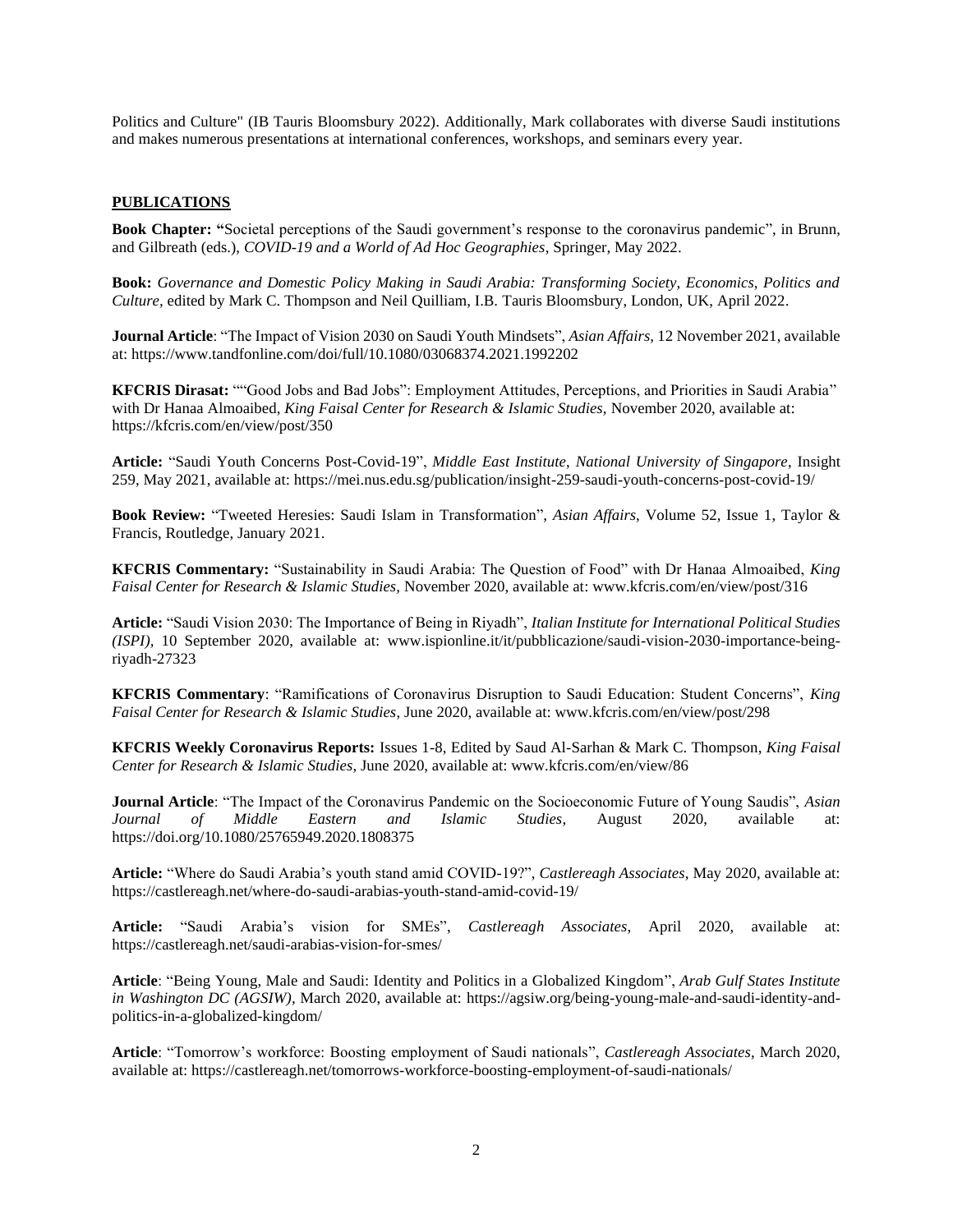**Journal Article**: "Inherent contradictions in the Saudi rentier state: distributive capacity, youth employment preferences, and attitudes to education", *British Journal of Middle Eastern Studies*, Volume 47, 2020, Issue 1: Revisiting Rentierism: The Changing Political Economy of Resource-Dependent States in the Gulf and Arabian Peninsula, January 2020.

**Book:** *Being Young Male and Saudi: Identity and Politics in a Globalized Kingdom*, Cambridge University Press, Cambridge, UK, October 2019.

**KFCRIS Commentary**, "What Can Be Done to Align the Skills and Expectations of Saudi Students with Employer Requirements?" with Dr. Makio Yamada, *King Faisal Center for Research & Islamic Studies*, September 2019, available at: www.kfcris.com/en/view/post/233

**Journal Article:** "The Impact of Globalization on Saudi Male Millennials' Identity Narratives", *Asian Affairs*, Volume 50, Issue 3, Taylor & Francis, Routledge, UK, July 2019.

**Article:** "How Can Young Saudi Men Be Brought into the Private Sector?" with Neil Quilliam, *Chatham House*, 10 June 2019, available at: www.chathamhouse.org/expert/comment/how-can-young-saudi-men-be-brought-privatesector

**KFCRIS Special Report:** "Can Young Saudis Acquire Skills for Future Jobs?" *King Faisal Center for Research & Islamic Studies*, Riyadh, Saudi Arabia, February 2019, available at: www.kfcris.com/en/view/post/207

**Article:** "The Saudi 'Social Contract' Under Strain: Employment and Housing", *Social Policy in the Middle East North Africa, POMEPS Studies 31,* Project on Middle East Political Science, Harvard Kennedy School, Belfer Center for Science and International Affairs, Middle East Initiative, October, 2018, available at: https://pomeps.org/2018/10/19/social-policy-in-the-middle-east-and-north-africa/

**Journal Publication:** "State, Citizens and Institutions: Policy Making in the GCC", with Dr. Neil Quilliam, *Middle East Policy*, Vol. XXV, No. 3, Autumn 2018, available at: https://mepc.org/journal/state-citizens-and-institutionspolicy-making-gcc

**Article:** "The growing problem of divorce for young Saudi men", *Gulf Affairs: Gender (Im)balance in Gulf Societies*, Oxford Gulf & Arabian Studies Forum (A Publication based at St Anthony's College), Issue 8, Spring 2018.

**KFCRIS Commentary:** "Addressing the Key Challenges Facing the 'Entrepreneurial Streak' in Young Saudis", *King Faisal Center for Research and Islamic Studies*, Riyadh, 04 January 2018, available at: http://kfcris.com/en/view/post/161

**Book Chapter**: "Civil Society and Natural Resource Management: The Case of Saudi Arabia" in Overland, I. (ed.) *Public Brain Power: Civil Society and Natural Resource Management*, Palgrave Macmillan, December 2017.

**Book Chapter**: "Re-evaluating the Saudi Social Contract: The Perspective of Saudi Male Graduates", in Jones & Sofiane (eds.) *The Future of GCC Labour Market Reform: Towards a Multi-Disciplinary, Evidence-Based and Practical Understanding*, Gerlach Press, September 2017.

**Book**: *Policy Making in the GCC: State, Citizens and Institutions* edited by Mark C. Thompson and Neil Quilliam, I.B. Tauris Bloomsbury, London, UK, August 2017.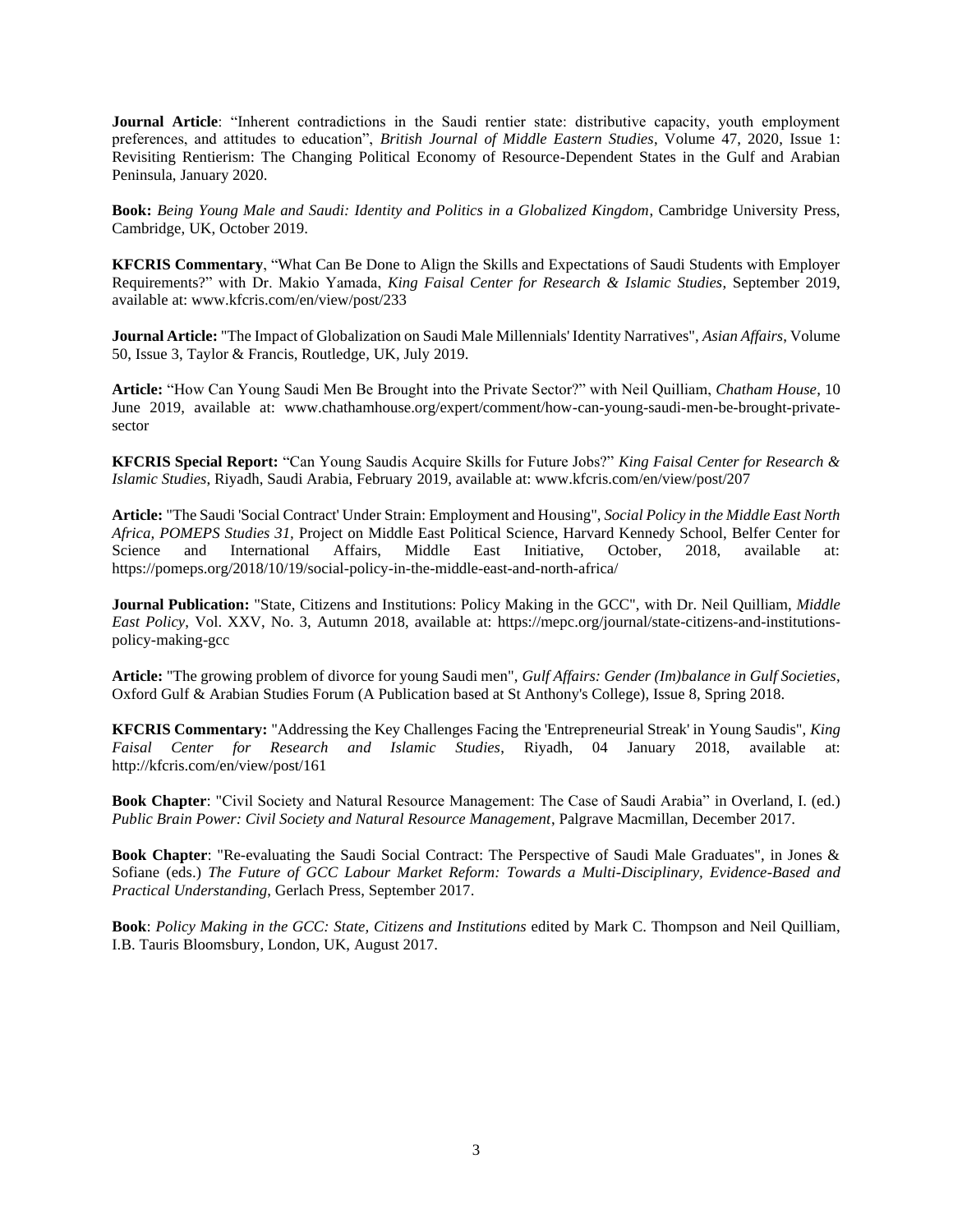**Journal Article:** "Saudi Vision 2030: A Viable Response to Youth Aspirations and Concerns?" *Asian Affairs*, Volume 48, No. 2, Taylor & Francis, Routledge, UK, May 2017.

**KFCRIS Commentary:** "Youth Perceptions of Uneven Globalization in Saudi Arabia", *King Faisal Center for Research and Islamic Studies*, Riyadh, May 2017, available at: http://kfcris.com/en/view/post/135

**Journal Publication:** "Societal Transformation, Public Opinion and Saudi Youth: Views from an Academic Elite" *Middle Eastern Studies*, Volume 53, No. 5, Routledge, Taylor & Francis Group, UK, April 2017.

**Book Review:** "Saudi Arabia 2000: A Strategy for Growth", *Journal of International and Global Studies*, Routledge, April 2017.

**Book Review: "**Saudi Arabia: A Kingdom in Peril", *Journal of Arabian Studies*, Volume 6, Issue 2, Taylor & Francis, Routledge, November 2016.

**Article:** "Opening up the Decision-Making Process in Saudi Arabia", *Gulf Affairs: Energy and the State - The Impact of Low Oil Prices*, Oxford Gulf & Arabian Studies Forum (A Publication based at St Anthony's College), Issue 3, Summer 2016.

**Article:** "Saudi Students Welcome Vision 2030", *The Arab Gulf States Institute in Washington DC*, July 2016, available at: www.agsiw.org/saudi-students-welcome-vision-2030/

**Book Chapter:** "Self-Motivation, Career Aspirations and Work Responsibilities: The Perspective of Saudi Male Undergraduates at KFUPM" in Kropf & Ramady (eds.) *Employment and Career Motivation in the Arab Gulf States: The Rentier Mentality Revisited*, Gerlach Press, September 2015.

**Book Review:** "Saudi Arabia and Iran: Soft Power Rivalry in the Middle East", by Simon Mabon in *Diplomacy and Statecraft*, Volume 26, Issue 3, 2015.

**Journal Article: "**Saudi Women Leaders: Opportunities and Challenges", *Journal of Arabian Studies*, Vol. 5, Issue 1, Taylor & Francis, Routledge, August 2015.

**Book:** *Saudi Arabia and the Path to Political Change: National Dialogue and Civil Society*, I.B. Tauris Bloomsbury, May 2014.

**KFCRIS Special Publication:** "A Decade of the Saudi National Dialogue: 2003-2013", Masarat, April 2014, *King Faisal Center for Research and Islamic Studies,* Riyadh, Saudi Arabia.

**Journal Article: "**Saudi Youth: Challenges for the Future", *Orient IV*, 2012.

**Journal Article: "**Assessing the Impact of Saudi Arabia's National Dialogue: The Controversial Case of the Cultural Discourse", *Journal of Arabian Studies*, Vol. 1 Issue 2, Taylor & Francis, Routledge, December 2011.

**Article:** "Saudi Arabia: time for reform?" *Conservative Middle East Council*, September 2011, available at: http://cmec.org.uk/blog/saudi-arabia-time-for-reform/

**Article:** "Saudi Arabia braces for unrest but pins hopes on King's promotion of dialogue and debate", *Gulf States Newsletter*, Issue 896, 11 March 2011.